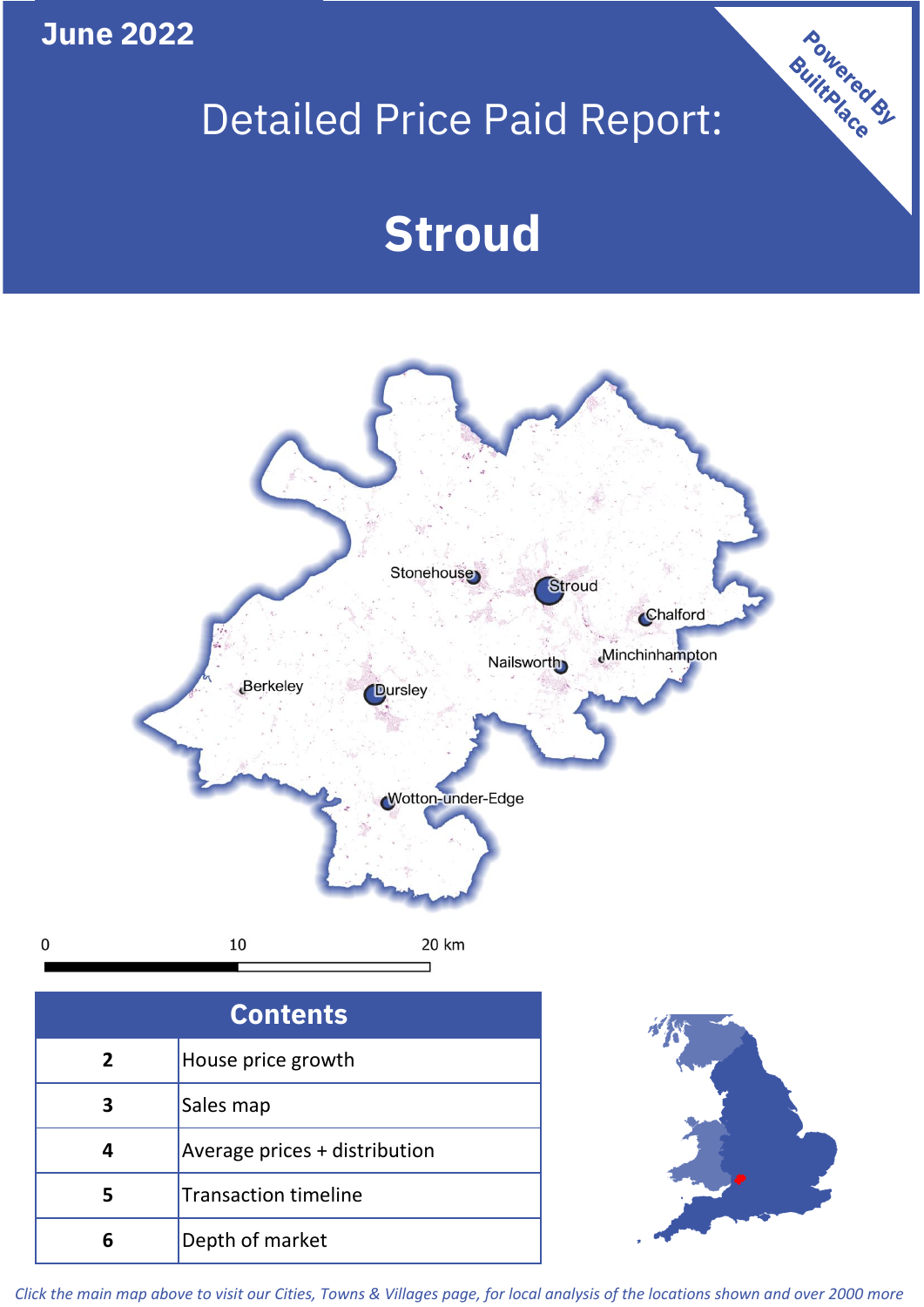### **Headline Data**

|                     | <b>Current level</b> | 3 month  | <b>Annual</b> | 5 year | 10 year |
|---------------------|----------------------|----------|---------------|--------|---------|
| <b>House prices</b> | £333,144             | 2.0%     | 12.8%         | 29.9%  | 69.1%   |
| <b>Transactions</b> | 2,052                | $-11.6%$ | 15.7%         | 1.2%   | 34.0%   |

## **House Price Growth (April 2022 data)**

#### *Annual Change in House Prices*



House prices in Stroud grew by 12.8% in the 12 months to April 2022 (based on 3-month smoothed data). By comparison national house prices grew by 10.7% and prices in the South West grew by 12.3% over the same period.

Stroud house prices are now 47.8% above their previous peak in 2007, compared to +49.0% for the South West and +52.9% across England.



#### *Year-To-Date Change in House Prices, December to April*

Local prices have grown by 4.1% in 2022 so far, compared to no change over the same period last year.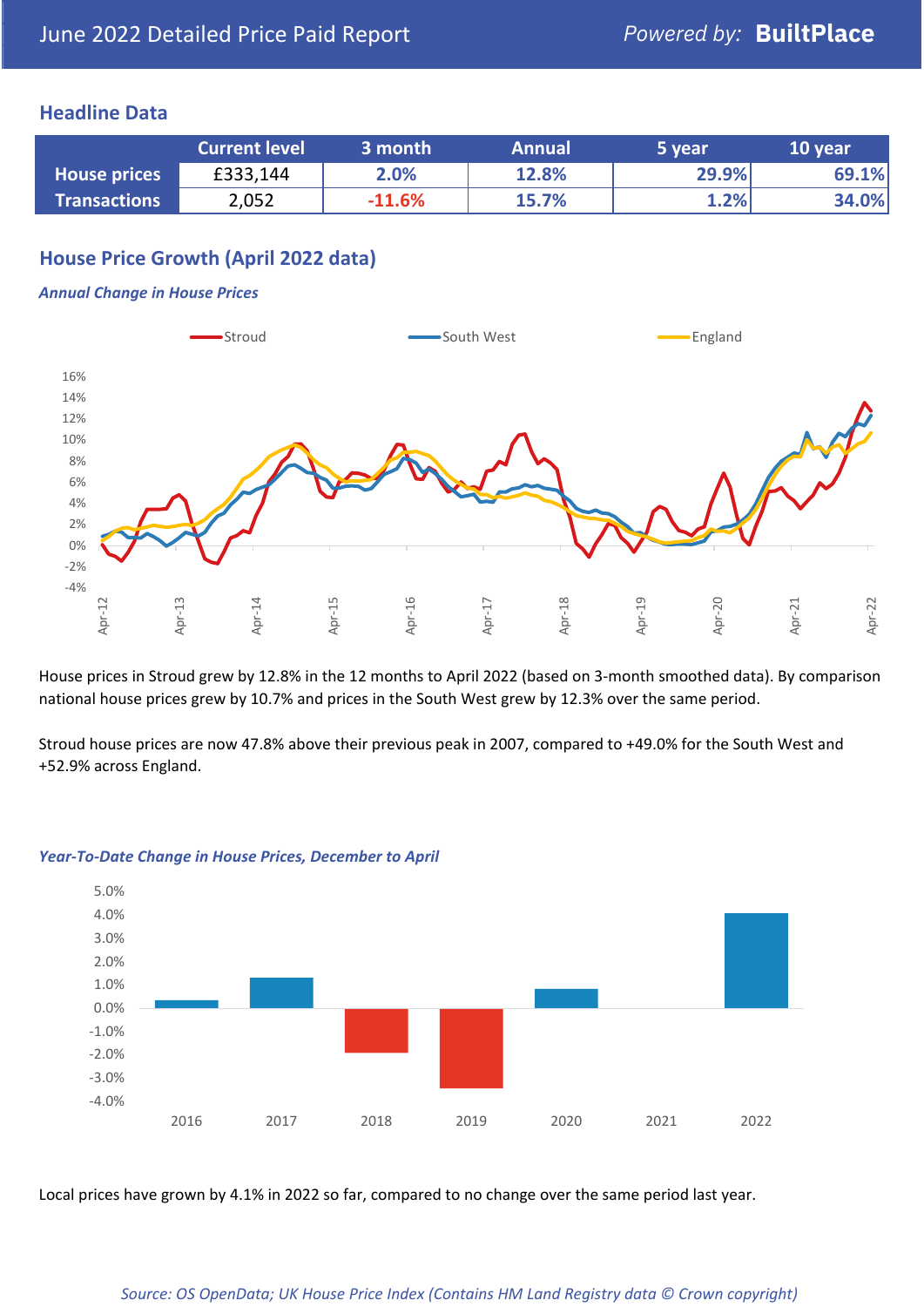## **House Price Map**

#### *12 months to April 2022*



*Each point is one postcode, coloured by the average value relative to all sales in this local authority (price bands are LA-specific quintiles).*

## **Map Key**

| Min      | <b>Max</b> |                            |
|----------|------------|----------------------------|
| Up to    | £210,000   | 1st quintile / lowest 20%  |
| £210,000 | £267,000   | 2nd quintile               |
| £267,000 | £339,000   | 3rd quintile               |
| £339,000 | £488,000   | 4th quintile               |
| £488,000 | and over   | 5th quintile / highest 20% |
|          |            |                            |

*Source: OS OpenData; UK House Price Index (Contains HM Land Registry data © Crown copyright)*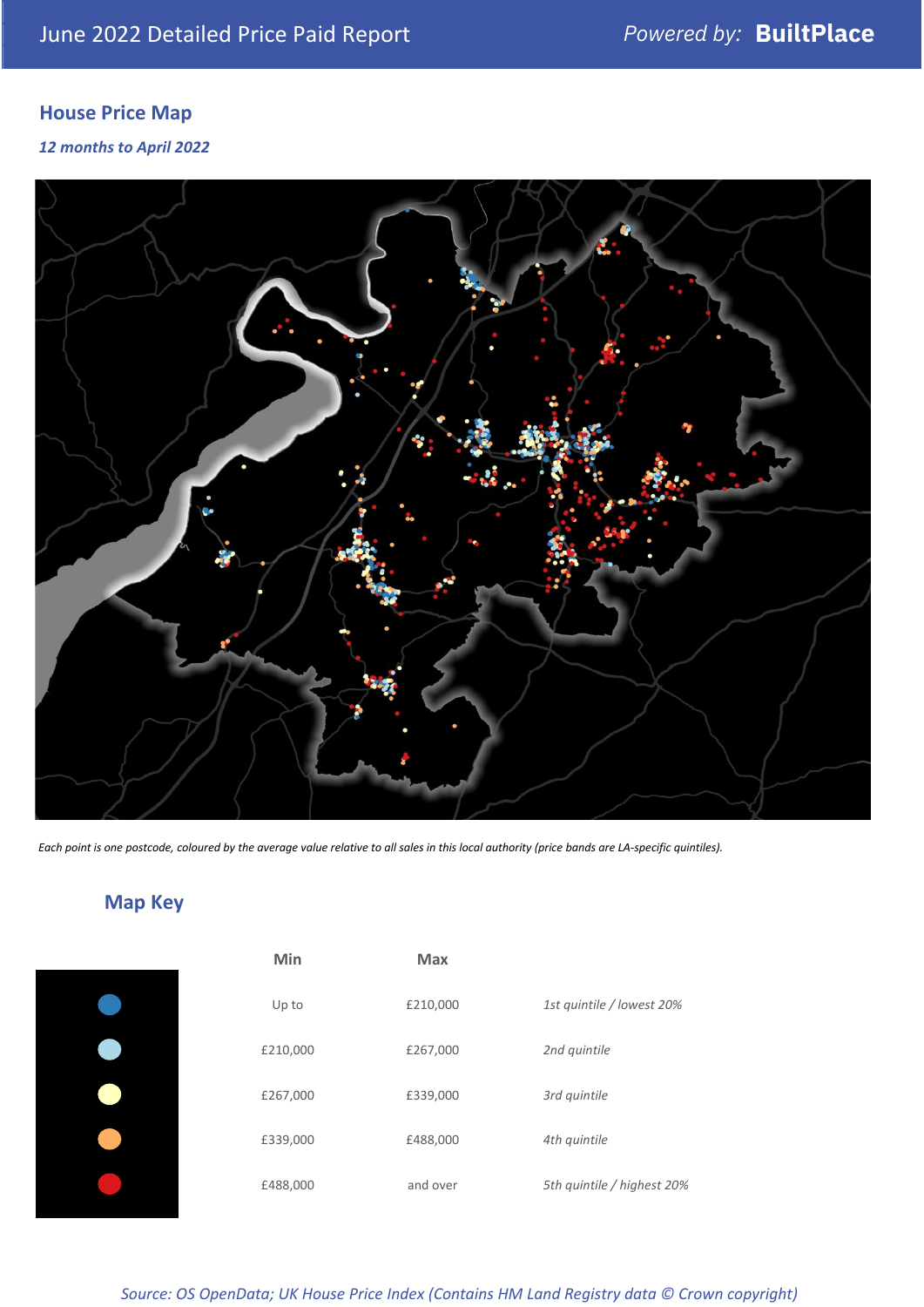## **Average House Price by Property Type**

#### *12 months to April 2022*



|                 | <b>New</b>           | <b>Second hand</b> |  |
|-----------------|----------------------|--------------------|--|
| <b>Flat</b>     | No recorded<br>sales | £161,743           |  |
| <b>Terraced</b> | £221,995             | £271,037           |  |
| Semi-detached   | £300,799             | £320,022           |  |
| <b>Detached</b> | £333,498             | £557,545           |  |

## **House Price Distribution by Year**

*All properties, by price band and calendar year (2020 = year to date)*

|                    | 1997 | 2002 | 2007 | 2012 | 2017 | 2019 | 2020 |
|--------------------|------|------|------|------|------|------|------|
| <b>Under £100k</b> | 77%  | 32%  | 5%   | 5%   | 2%   | 2%   | 2%   |
| £100-200k          | 19%  | 48%  | 44%  | 49%  | 28%  | 14%  | 20%  |
| £200-300k          | 3%   | 13%  | 27%  | 24%  | 34%  | 34%  | 26%  |
| £300-400k          | 1%   | 4%   | 13%  | 12%  | 17%  | 20%  | 19%  |
| £400-500k          | 0%   | 2%   | 6%   | 5%   | 9%   | 12%  | 10%  |
| <b>£500k-1m</b>    | 0%   | 1%   | 5%   | 4%   | 9%   | 15%  | 19%  |
| £1-2m              | 0%   | 0%   | 0%   | 0%   | 1%   | 2%   | 3%   |
| <b>Over £2m</b>    | 0%   | 0%   | 0%   | 0%   | 0%   | 0%   | 0%   |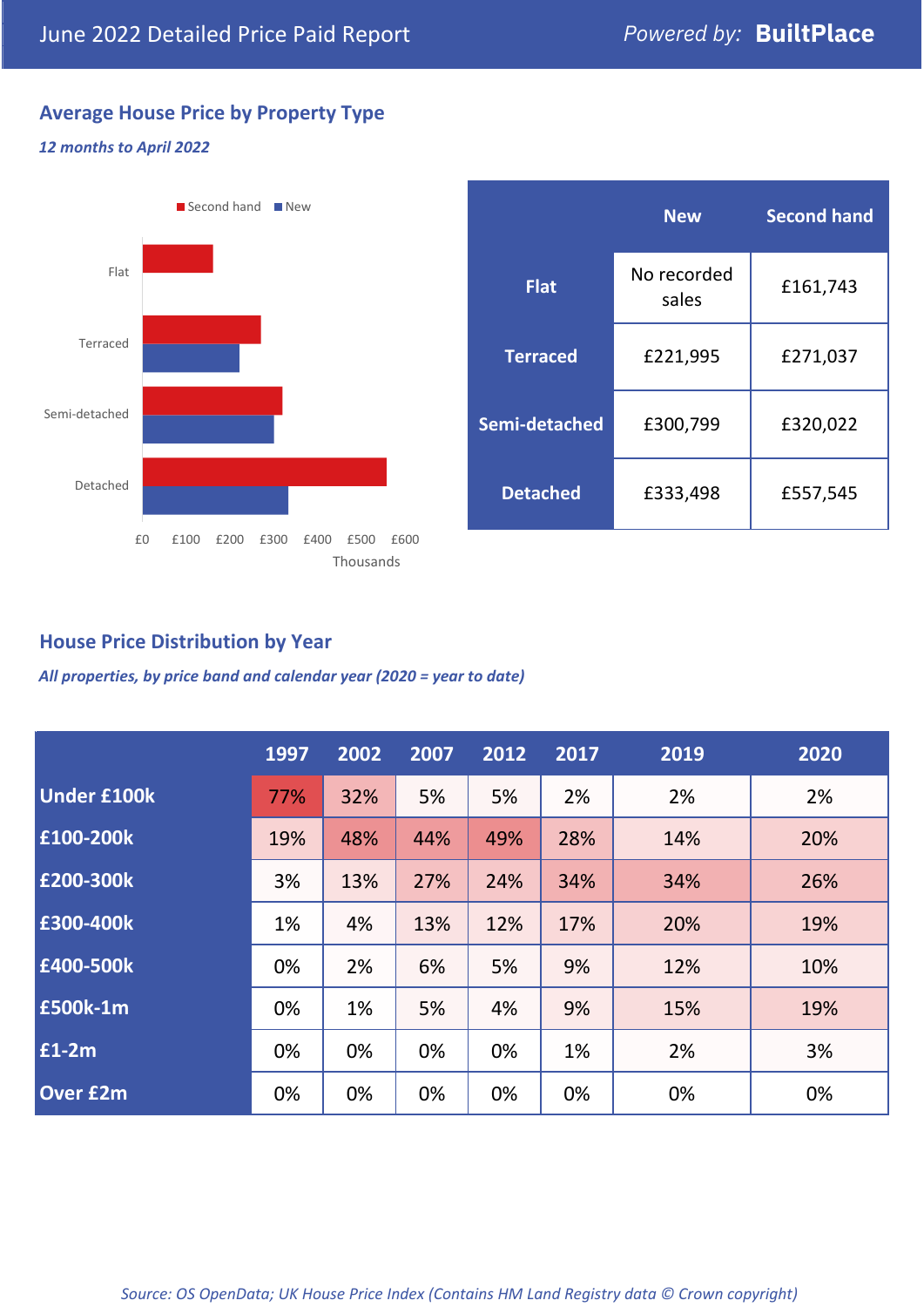## **Transactions (February 2022 data)**

*Annual Transactions, Indexed (2001-05 average = 100)*



There were 2,052 transactions in Stroud during the 12 months to February 2022. This is 88% of the average from 2001-05 and suggests activity is below pre-downturn levels.

Transactions in Stroud have fallen by 14.3% since 2014, compared to changes of -8.3% for South West and -7.7% for England.



#### *Cash and New Build Sales as % of Total, by Year*

*Note: The data on this page EXCLUDES transactions identified as transfers under a power of sale/repossessions, buy-to-lets (where they can be identified by a mortgage), and transfers to non-private individuals - i.e. it comprises only Land Registry 'A' data.*